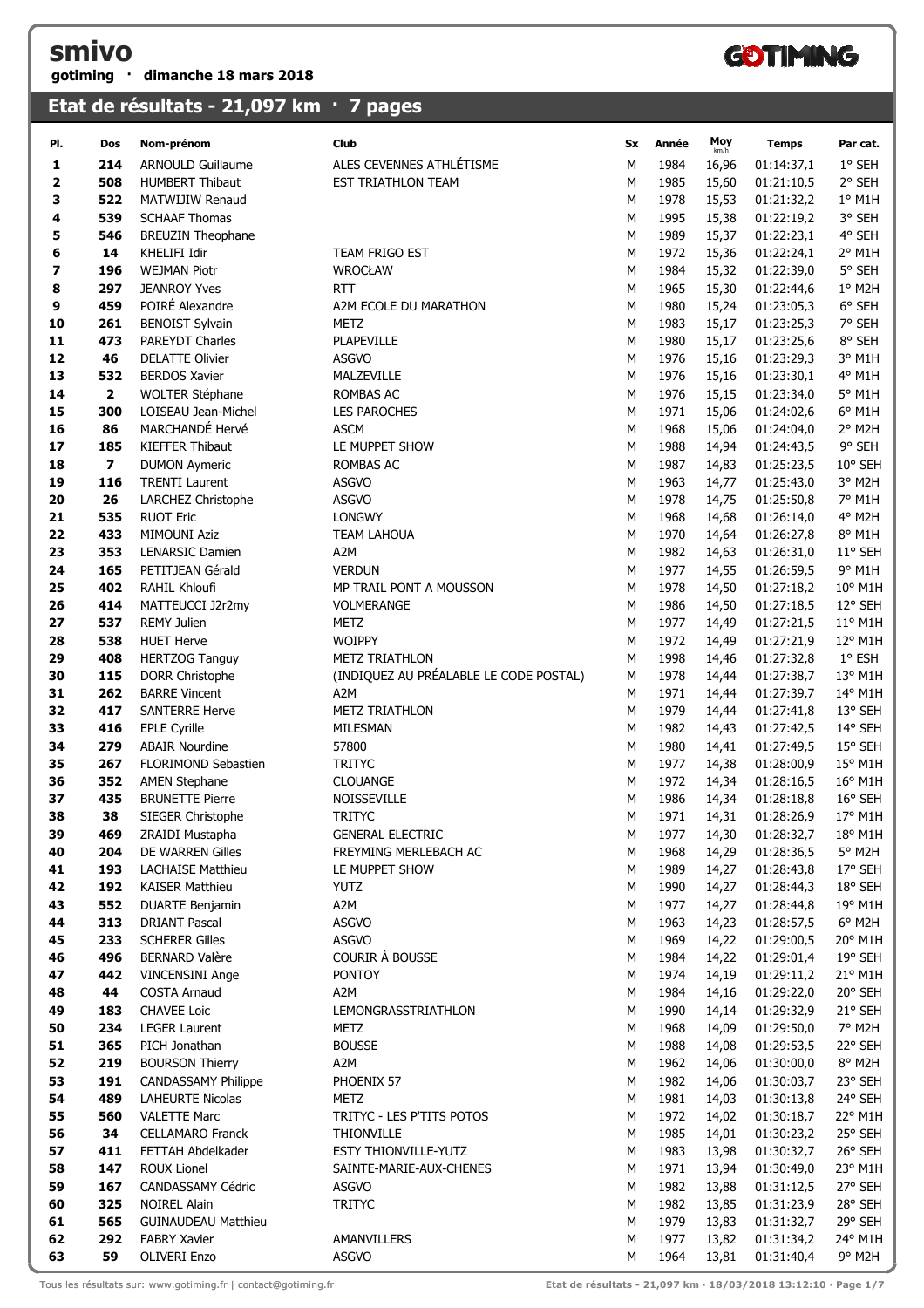| PI.        | Dos        | Nom-prénom                                              | <b>Club</b>                          | Sx     | Année        | Moy            | <b>Temps</b>             | Par cat.           |
|------------|------------|---------------------------------------------------------|--------------------------------------|--------|--------------|----------------|--------------------------|--------------------|
| 64         | 531        | FEBVET Jean Jacques                                     | A <sub>2</sub> M                     | M      | 1969         | 13,77          | 01:31:54,7               | 25° M1H            |
| 65         | 155        | MARSAUD Alexandre                                       | <b>TRITYC</b>                        | M      | 1979         | 13,76          | 01:32:00,7               | 30° SEH            |
| 66         | 64         | <b>ARES David</b>                                       | <b>ARGANCY</b>                       | M      | 1977         | 13,73          | 01:32:11,9               | 26° M1H            |
| 67         | 230        | ARCO-RUBINO Kevin                                       | DIFFERDANGE                          | M      | 1993         | 13,69          | 01:32:26,0               | 31° SEH            |
| 68         | 422        | <b>ROLLET Michael</b>                                   | <b>BOULANGE</b>                      | M      | 1973         | 13,69          | 01:32:27,7               | 27° M1H            |
| 69         | 306        | SOBOLSKY Serge                                          | <b>FMAC</b>                          | M      | 1967         | 13,68          | 01:32:30,0               | 10° M2H            |
| 70         | 106        | <b>FITTEN Jorris</b>                                    | <b>FALCK</b>                         | M      | 1975         | 13,65          | 01:32:46,5               | 28° M1H            |
| 71         | 118        | <b>ANDRE Christophe</b>                                 | <b>RODEMACK</b>                      | M      | 1973         | 13,62          | 01:32:55,0               | 29° M1H            |
| 72         | 198        | AYACHI Ali                                              | ECOLE DU MARATHON METZ               | M      | 1966         | 13,61          | 01:33:02,1               | 11° M2H            |
| 73         | 269        | <b>BATT Eric</b>                                        | <b>UEM SPORTS</b>                    | M      | 1969         | 13,60          | 01:33:05,1               | 30° M1H            |
| 74         | 189        | <b>NESLER Patrick</b>                                   | YUTZ                                 | M      | 1982         | 13,59          | 01:33:10,7               | 32° SEH            |
| 75         | 349        | <b>TINTINGER Steve</b>                                  | JE AUDUN LE TICHE                    | М      | 1985         | 13,58          | 01:33:12,7               | 33° SEH            |
| 76         | 282        | <b>EICHER Clément</b>                                   | 57250                                | M      | 1991         | 13,57          | 01:33:18,0               | 34° SEH            |
| 77         | 241        | <b>MAJET Fabien</b>                                     | SPIRIDON LORRAINE                    | M      | 1979         | 13,56          | 01:33:19,6               | 35° SEH            |
| 78         | 227        | <b>BERTHEL Nicolas</b>                                  | YUTZ                                 | M      | 1983         | 13,54          | 01:33:30,5               | 36° SEH            |
| 79         | 453        | <b>PINTE David</b>                                      | THIONVILLE                           | M      | 1973         | 13,54          | 01:33:31,1               | 31° M1H            |
| 80         | 69         | LAFFAY Sébastien                                        | <b>HAYANGE</b>                       | M      | 1984         | 13,52          | 01:33:36,5               | 37° SEH            |
| 81         | 529        | PRINGAULT Simon                                         |                                      | M      | 1986         | 13,51          | 01:33:43,5               | 38° SEH            |
| 82         | 301        | <b>BOZ Fabrice</b>                                      | <b>GARCHE</b>                        | M      | 1970         | 13,50          | 01:33:46,1               | 32° M1H            |
| 83         | 21         | <b>TORNIERO Eric</b>                                    | MAIZIERES LES METZ                   | M      | 1967         | 13,47          | 01:33:57,7               | 12° M2H            |
| 84         | 534        | <b>HILLARD Mathilde</b>                                 | <b>Q</b> LEXY                        | F      | 1978         | 13,46          | 01:34:01,2               | $1^{\circ}$ M1F    |
| 85         | 195        | <b>ANGLOMA Dimitri</b>                                  | LAXOU                                | M      | 1977         | 13,46          | 01:34:04,7               | 33° M1H            |
| 86         | 555        | <b>BRAUN Julien</b>                                     |                                      | M      | 1986         | 13,45          | 01:34:07,2               | 39° SEH            |
| 87         | 375        | <b>BERSWEILER Matthieu</b>                              | <b>TEAM IMPALA</b>                   | M      | 1978         | 13,43          | 01:34:14,4               | 34° M1H            |
| 88         | 229<br>520 | <b>SLAWINSKI Michael</b>                                | <b>ASUD</b>                          | M      | 1982         | 13,43          | 01:34:16,4               | 40° SEH            |
| 89         |            | <b>ANDRET Vincent</b>                                   |                                      | М      | 1978         | 13,42          | 01:34:20,6               | 35° M1H            |
| 90         | 148<br>74  | RIO Olivier<br><b>BONNET Jonathan</b>                   | A <sub>2</sub> M<br><b>VILLERUPT</b> | M<br>M | 1974<br>1986 | 13,41          | 01:34:23,2               | 36° M1H            |
| 91<br>92   | 123        | <b>GEIB Nicolas</b>                                     | <b>LUXEMBOURG</b>                    | M      | 1983         | 13,32          | 01:35:04,7               | 41° SEH<br>42° SEH |
| 93         | 396        | <b>BODEVING Sebastien</b>                               | <b>TEAM IMPALA</b>                   | M      | 1986         | 13,28<br>13,28 | 01:35:18,2<br>01:35:21,6 | 43° SEH            |
| 94         | 169        | KOUIDER Kaddour                                         | A2M TALANGE                          | M      | 1971         | 13,26          | 01:35:26,5               | 37° M1H            |
| 95         | 213        | ZAMBITO Arnaud                                          | LES ARTS HOMBOURGEOIS                | M      | 1980         | 13,25          | 01:35:31,0               | 44° SEH            |
| 96         | 270        | <b>VLACHOS Nikolaos</b>                                 | DASEXPERIMENTOULAS                   | M      | 1972         | 13,25          | 01:35:34,0               | 38° M1H            |
| 97         | 60         | <b>LHOPITAL Nathalie</b>                                | <b>P</b> RUN'IN ENERGY               | F      | 1973         | 13,20          | 01:35:52,9               | $2°$ M1F           |
| 98         | 554        | <b>STAR Pascal</b>                                      | TEAM BOULET 57                       | M      | 1978         | 13,18          | 01:36:03,4               | 39° M1H            |
| 99         | 232        | <b>LAINE Jerome</b>                                     | <b>ASGVO</b>                         | M      | 1975         | 13,18          | 01:36:04,6               | 40° M1H            |
| 100        | 432        | <b>PANEL Damien</b>                                     | TEAM FRIGO-EST                       | M      | 1982         | 13,17          | 01:36:06,0               | 45° SEH            |
| 101        | 305        | IALLONARDO René                                         | TEAM BOULETS 57                      | M      | 1965         | 13,15          | 01:36:14,2               | 13° M2H            |
| 102        | 138        | WILSIUS Mathieu                                         | <b>BOUST</b>                         | M      | 1991         | 13,13          | 01:36:24,2               | 46° SEH            |
| 103        | 304        | <b>BEUGNIER Ludovic</b>                                 | MOYEUVRE GRANDE                      | М      | 1983         | 13,11          | 01:36:35,5               | 47° SEH            |
| 104        | 406        | MUSA Angelo                                             | A2M                                  | M      | 1970         | 13,10          | 01:36:36,1               | 41° M1H            |
| 105        | 559        | <b>DUVAL Christophe</b>                                 |                                      | M      | 1974         | 13,09          | 01:36:41,4               | 42° M1H            |
| 106        | 392        | <b>BECKRICH Xavier</b>                                  | PHOENIX 57                           | M      | 1968         | 13,07          | 01:36:53,6               | 14° M2H            |
| 107        | 437        | ROSE Christophe                                         | <b>BRIEY</b>                         | M      | 1982         | 13,06          | 01:36:54,9               | 48° SEH            |
| 108        | 488        | ROCHA Angélique                                         | <b>Q</b> METZ TRIATHLON              | F      | 1976         | 13,05          | 01:36:58,4               | 3° M1F             |
| 109        | 12         | <b>KAPITAN Romain</b>                                   | A2M ECOLE DU MARATHON                | M      | 1986         | 13,05          | 01:36:58,7               | 49° SEH            |
| 110        | 96         | <b>LEONARD Olivier</b>                                  | AUDUN LE ROMAN                       | M      | 1973         | 13,03          | 01:37:10,7               | 43° M1H            |
| 111        | 248        | <b>TIGANI Antonio</b>                                   | <b>GUENANGE</b>                      | M      | 1987         | 13,01          | 01:37:16,7               | 50° SEH            |
| 112        | 509        | OSSWALD Daniel                                          | ROMBAS AC                            | М      | 1960         | 13,01          | 01:37:17,1               | 15° M2H            |
| 113        | 255        | <b>DUHURCQ Cyril</b>                                    | <b>ROSSELANGE</b>                    | M      | 1987         | 13,01          | 01:37:19,1               | 51° SEH            |
| 114        | 58         | <b>CAPRON Laurent</b>                                   | NORROY LE VENEUR                     | М      | 1976         | 12,98          | 01:37:30,2               | 44° M1H            |
| 115        | 260        | <b>TACHOIRES David</b>                                  | <b>BAGNOLET</b>                      | M      | 1987         | 12,98          | 01:37:33,7               | 52° SEH            |
| 116        | 237        | <b>BENHALIMA Djamel</b>                                 | HETTANGE-GRANDE                      | М      | 1976         | 12,97          | 01:37:36,8               | 45° M1H            |
| 117        | 145        | <b>RENIE David</b>                                      | LES P'TITS POTOS/RTT                 | М      | 1972         | 12,97          | 01:37:36,9               | 46° M1H            |
| 118        | 346        | PIERRON Florent                                         | <b>RCRM</b>                          | М      | 1982         | 12,97          | 01:37:36,9               | 53° SEH            |
| 119        | 341        | LORENZINI Jérémy                                        | ROSSELANGE                           | М      | 1987         | 12,97          | 01:37:38,9               | 54° SEH            |
| 120        | 514        | <b>CHAVEE Franck</b>                                    | A/C AMNÉVILLE                        | M      | 1994         | 12,96          | 01:37:42,4               | 55° SEH            |
| 121<br>122 | 364<br>360 | <b>BOURGASSER Guillaume</b><br><b>TULUMELLO Vincent</b> | MOYEUVRE GRANDE                      | М<br>М | 1983<br>1961 | 12,94          | 01:37:48,6               | 56° SEH<br>16° M2H |
| 123        | 368        | RONCALLI Julien                                         | A2M                                  | M      | 1985         | 12,94<br>12,94 | 01:37:49,2<br>01:37:49,5 | 57° SEH            |
| 124        | 245        | <b>DAUER Romain</b>                                     | AMNEVILLE                            | M      | 1989         | 12,93          | 01:37:54,2               | 58° SEH            |
| 125        | 48         | FUCHS Frédéric                                          | <b>ASGVO</b>                         | M      | 1975         | 12,88          | 01:38:15,3               | 47° M1H            |
| 126        | 4          | <b>LEROY Pierre-Olivier</b>                             | ROMBAS AC                            | M      | 1971         | 12,88          | 01:38:16,9               | 48° M1H            |
| 127        | 47         | <b>BIGOT Francois</b>                                   | <b>ASGVO</b>                         | M      | 1964         | 12,88          | 01:38:17,4               | 17° M2H            |
| 128        | 556        | REMY Jean Philippe                                      | <b>FSPN</b>                          | M      | 1969         | 12,86          | 01:38:25,8               | 49° M1H            |
| 129        | 222        | CASUSO Alphonse                                         | <b>ASGVO</b>                         | М      | 1972         | 12,86          | 01:38:27,9               | 50° M1H            |
| 130        | 493        | ZENTZ Albert                                            | <b>JARNY</b>                         | M      | 1969         | 12,85          | 01:38:32,2               | 51° M1H            |
| 131        | 358        | <b>KLEIN Alan</b>                                       | <b>TUCQUEGNIEUX</b>                  | М      | 1984         | 12,84          | 01:38:33,2               | 59° SEH            |
|            |            |                                                         |                                      |        |              |                |                          |                    |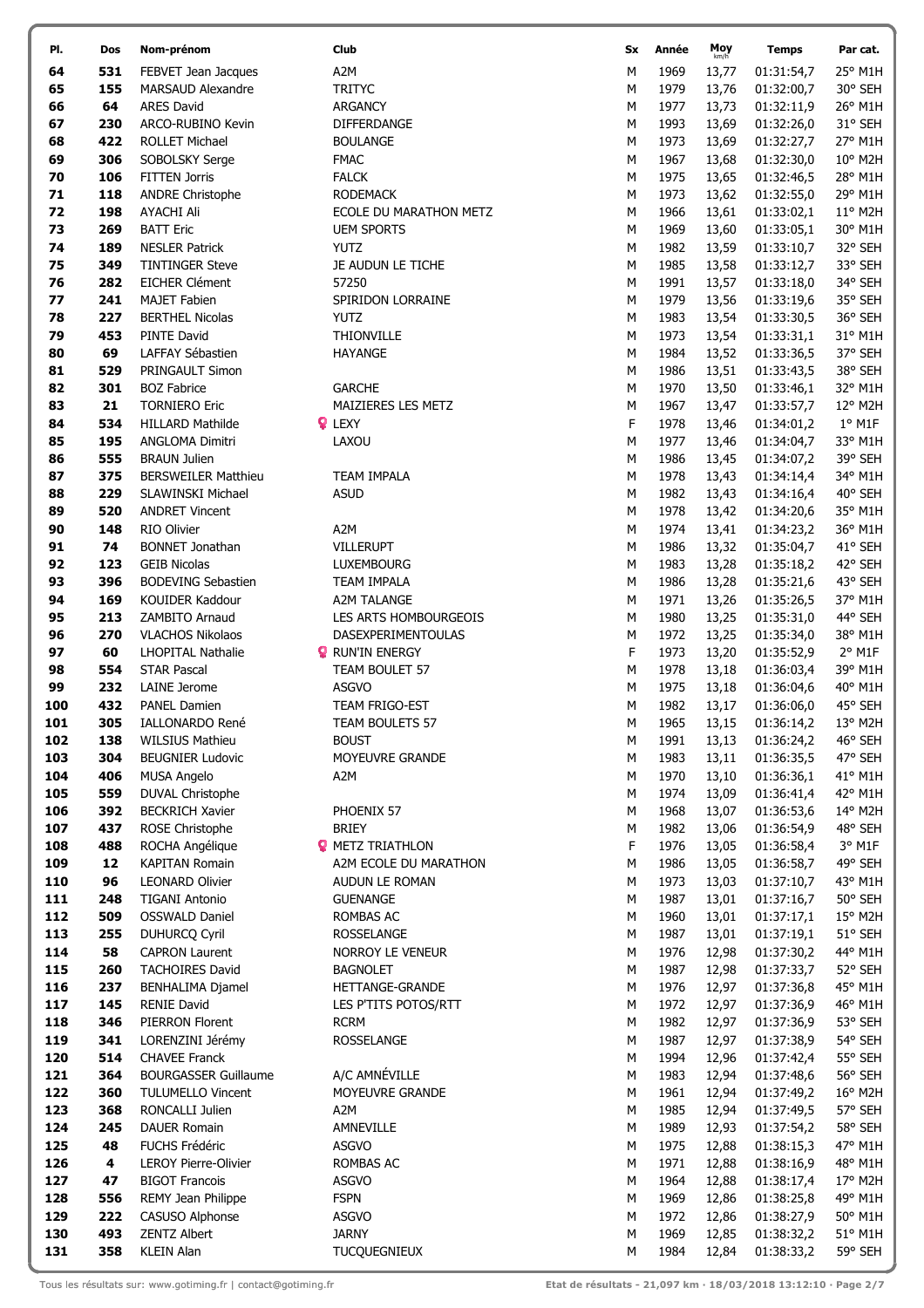| PI.        | Dos        | Nom-prénom                                   |   | <b>Club</b>                           | Sx     | Année        | Moy            | <b>Temps</b>                   | Par cat.           |
|------------|------------|----------------------------------------------|---|---------------------------------------|--------|--------------|----------------|--------------------------------|--------------------|
| 132        | 17         | JAGER Stephane                               |   | A2M ECOLE DU MARATHON                 | M      | 1970         | 12,84          | 01:38:36,4                     | 52° M1H            |
| 133        | 462        | SCHUMACHER Christian                         |   | <b>ROMBAS</b>                         | М      | 1954         | 12,82          | 01:38:45,9                     | 1° M3H             |
| 134        | 394        | <b>BODEREAU Thierry</b>                      |   | A2M METZ                              | М      | 1967         | 12,81          | 01:38:50,3                     | 18° M2H            |
| 135        | 10         | <b>MAILLET Sylvain</b>                       |   | <b>CMVTT BOULANGE 57</b>              | М      | 1972         | 12,81          | 01:38:51,3                     | 53° M1H            |
| 136        | 202        | MENDOZA Valerie                              |   | $Q$ A2M                               | F      | 1972         | 12,80          | 01:38:53,8                     | 4° M1F             |
| 137        | 117        | CHRISTOPHE Didier                            |   | LES TÊTES GRISES                      | М      | 1969         | 12,79          | 01:38:56,0                     | 54° M1H            |
| 138        | 137        | <b>WILSIUS Norbert</b>                       |   | <b>BOUST</b>                          | М      | 1961         | 12,78          | 01:39:01,9                     | 19° M2H            |
| 139        | 336        | <b>SEMENTA Eric</b>                          |   | ROSSELANGE                            | М      | 1974         | 12,78          | 01:39:03,7                     | 55° M1H            |
| 140        | 87         | RODEMACQ Christian                           |   | AMNEVILLE                             | М      | 1974         | 12,78          | 01:39:05,4                     | 56° M1H            |
| 141        | 369        | DE MARTIN Guillaume                          |   | SPIRIDON JOEUF                        | М      | 1982         | 12,77          | 01:39:06,2                     | 60° SEH            |
| 142        | 251        | <b>GRUN Kevin</b>                            |   | <b>GUENANGE</b>                       | M      | 1988         | 12,73          | 01:39:27,3                     | 61° SEH            |
| 143        | 421        | <b>GOUJON Xavier</b>                         |   | SPORTS LOISIRS TREMERY METZ           | М      | 1965         | 12,71          | 01:39:35,2                     | 20° M2H            |
| 144        | 465        | CAQUOT Philippe                              |   | A2M - ECOLE DU MARATHON               | M      | 1963         | 12,70          | 01:39:42,9                     | 21° M2H            |
| 145        | 540        | <b>SCHAAF Eric</b>                           |   | <b>METZ</b>                           | М      | 1987         | 12,69          | 01:39:44,5                     | 62° SEH            |
| 146<br>147 | 410<br>331 | LUPO Christophe<br><b>GILQUIN Nicolas</b>    |   | <b>ROMBAS</b><br>THIONVILLE4976       | M<br>М | 1975<br>1968 | 12,67<br>12,66 | 01:39:55,1<br>01:40:00,2       | 57° M1H<br>22° M2H |
| 148        | 277        | D'AMICO Ercole                               |   | <b>THÉDING</b>                        | M      | 1965         | 12,65          | 01:40:04,9                     | 23° M2H            |
| 149        | 359        | LESAGE Michaël                               |   | <b>CLOUANGE</b>                       | M      | 1979         | 12,64          | 01:40:11,4                     | 63° SEH            |
| 150        | 287        | MATUS Jean-Luc                               |   |                                       | M      | 1962         | 12,63          | 01:40:13,7                     | 24° M2H            |
| 151        | 286        | CHIODIN Philippe                             |   |                                       | M      | 1969         | 12,63          | 01:40:14,4                     | 58° M1H            |
| 152        | 448        | <b>VILLIN Yoanne</b>                         |   | FOC FLORANGE                          | М      | 1977         | 12,63          | 01:40:14,9                     | 59° M1H            |
| 153        | 206        | PABLOS Jonathan                              |   | MAT'TRAIL COACHING                    | М      | 1988         | 12,62          | 01:40:20,8                     | 64° SEH            |
| 154        | 238        | <b>ROLDAN Olivier</b>                        |   | MOYEUVRE GRANDE                       | М      | 1972         | 12,61          | 01:40:24,9                     | 60° M1H            |
| 155        | 329        | <b>BASSOT Joel</b>                           |   | CHATEL SAINT GERMAIN                  | М      | 1978         | 12,58          | 01:40:36,4                     | 61° M1H            |
| 156        | 284        | <b>VEGA Philippe</b>                         |   | FLORANGE FOC                          | М      | 1959         | 12,58          | 01:40:39,3                     | 25° M2H            |
| 157        | 374        | <b>GOETZ Claude</b>                          |   | SEREMANGE-ERZANGE                     | M      | 1965         | 12,57          | 01:40:44,7                     | 26° M2H            |
| 158        | 314        | <b>BOUDIN Thomas</b>                         |   | METZ                                  | M      | 1986         | 12,56          | 01:40:48,3                     | 65° SEH            |
| 159        | 266        | GOTTÉ Romain                                 |   |                                       | М      | 1996         | 12,56          | 01:40:49,3                     | 2° ESH             |
| 160        | 470        | <b>BERCHOTTEAU Damien</b>                    |   | <b>THIONVILLE</b>                     | M      | 1990         | 12,55          | 01:40:52,7                     | 66° SEH            |
| 161        | 161        | POUSSING Nicolas                             |   | <b>METZ</b>                           | М      | 1967         | 12,53          | 01:40:59,1                     | 27° M2H            |
| 162        | 463        | <b>SCHUMACHER Alain</b>                      |   | PIERREVILLERS                         | M      | 1971         | 12,53          | 01:41:02,7                     | 62° M1H            |
| 163        | 351        | <b>BORDRON Lilian</b>                        |   | AMNÉVILLE                             | M      | 1996         | 12,52          | 01:41:05,9                     | 3° ESH             |
| 164        | 530        | <b>MOREL Laurent</b>                         |   | <b>LBC FAMECK</b>                     | М      | 1973         | 12,48          | 01:41:28,4                     | 63° M1H            |
| 165        | 474        | <b>STIRNEMANN Gilles</b>                     |   | MONTOY FLANVILLE                      | М      | 1967         | 12,46          | 01:41:34,8                     | 28° M2H            |
| 166        | 431        | <b>OMHOVERE Didier</b>                       |   | MONTOY FLANVILLE                      | М      | 1963         | 12,46          | 01:41:35,6                     | 29° M2H            |
| 167        | 203        | <b>MENDOZA Gilles</b>                        |   |                                       | M      | 1958         | 12,44          | 01:41:46,1                     | 2° M3H             |
| 168        | 384        | <b>GARNICHE Chantal</b>                      |   | <del></del> VERNY57                   | F      | 1961         | 12,43          | 01:41:48,1                     | $1°$ M2F           |
| 169<br>170 | 471<br>121 | DJOMNA Jean-Jacques<br>HOLLEVILLE Jean Paul  |   | VITRY-SUR-ORNE                        | М<br>M | 1976<br>1968 | 12,42          | 01:41:56,6                     | 64° M1H<br>30° M2H |
| 171        | 81         | <b>FORTMANN Didier</b>                       |   | <b>MOTIV'RUN</b><br><b>HAYANGE</b>    | м      | 1964         | 12,40          | 12,40 01:42:04,1<br>01:42:04,9 | 31° M2H            |
| 172        | 210        | <b>ALEXANDRE Patrice</b>                     |   | <b>METZ</b>                           | M      | 1988         | 12,39          | 01:42:12,6                     | 67° SEH            |
| 173        | 91         | <b>GALEOTTI Paul</b>                         |   | MAIZIÈRES LES METZ                    | М      | 1978         | 12,37          | 01:42:21,6                     | 65° M1H            |
| 174        | 57         | <b>ANTONIAZZI Vincent</b>                    |   | A2M                                   | М      | 1971         | 12,37          | 01:42:22,8                     | 66° M1H            |
| 175        | 562        | <b>WICKERT Christian</b>                     |   | <b>SLT</b>                            | М      | 1961         | 12,37          | 01:42:22,9                     | 32° M2H            |
| 176        | 409        | HAUT Jean Raphael                            |   | <b>METZ</b>                           | M      | 1972         | 12,36          | 01:42:24,6                     | 67° M1H            |
| 177        | 52         | <b>GUILLEMAILLE Eric</b>                     |   | <b>BOUSSE</b>                         | М      | 1982         | 12,36          | 01:42:27,3                     | 68° SEH            |
| 178        | 296        | STACHOWIAK Julien                            |   | A2M - ECOLE DU MARATHON               | М      | 1986         | 12,35          | 01:42:30,6                     | 69° SEH            |
| 179        | 205        | CAPPELLAO Antonella                          |   | <b>Q</b> ESTY                         | F      | 1969         | 12,34          | 01:42:37,1                     | 5° M1F             |
| 180        | 72         | FIEUVET Luc                                  |   | RUNNERS TOUT TERRAIN(PETITE ROSSELLE) | М      | 1961         | 12,30          | 01:42:56,4                     | 33° M2H            |
| 181        | 265        | NETO Teresa                                  | Ŷ |                                       | F      | 1971         | 12,30          | 01:42:57,4                     | $6^{\circ}$ M1F    |
| 182        | 239        | ROLDAN Sophie                                | Ω |                                       | F      | 1971         | 12,29          | 01:42:58,3                     | 7° M1F             |
| 183        | 170        | <b>GALET Patrtick</b>                        |   | AS GRÉMILLON                          | М      | 1953         | 12,25          | 01:43:20,1                     | 3° M3H             |
| 184        | 271        | <b>PARRA Victor</b>                          |   | TEAM CRÉDIT MUTUEL                    | М      | 1978         | 12,25          | 01:43:20,4                     | 68° M1H            |
| 185        | 350        | PILLU Erika                                  |   | <b>Q</b> BIL RUNNERS                  | F      | 1987         | 12,23          | 01:43:31,6                     | $1°$ SEF           |
| 186        | 427        | DE OLIVEIRA Lucien                           |   | <b>M'TES BASKETS</b>                  | М      | 1964         | 12,21          | 01:43:39,4                     | 34° M2H            |
| 187        | 415        | <b>TONELLI Kevin</b>                         |   | <b>SAULNY</b>                         | М      | 1985         | 12,21          | 01:43:42,4                     | 70° SEH            |
| 188        | 101        | <b>WAGNER Julien</b>                         |   | <b>RAC</b>                            | м      | 1986         | 12,20          | 01:43:43,9                     | 71° SEH            |
| 189<br>190 | 564<br>176 | <b>MAAS Gauthier</b><br><b>DUCEP Olivier</b> |   | AMNÉVILLE                             | M<br>M | 1979<br>1967 | 12,19          | 01:43:52,3                     | 72° SEH<br>35° M2H |
| 191        | 49         | DE MARTIN Marie                              |   | <b>P</b> SPIRIDON JOEUF               | F      | 1983         | 12,17<br>12,15 | 01:44:03,0<br>01:44:13,1       | 2° SEF             |
| 192        | 31         | <b>CARUSO Gilbert</b>                        |   | <b>ASGVO</b>                          | м      | 1964         | 12,14          | 01:44:18,1                     | 36° M2H            |
| 193        | 372        | <b>DELOBEL Eric</b>                          |   | <b>RUN TEAM</b>                       | М      | 1972         | 12,13          | 01:44:19,3                     | 69° M1H            |
| 194        | 291        | MOURSIL Hicham                               |   |                                       | М      | 1984         | 12,12          | 01:44:25,4                     | 73° SEH            |
| 195        | 288        | <b>IARIA Carmelo</b>                         |   |                                       | M      | 1964         | 12,11          | 01:44:30,3                     | 37° M2H            |
| 196        | 500        | ARCEDIANO Isabelle                           |   | <b>♀</b> AS GREMILLON                 | F      | 1968         | 12,10          | 01:44:38,6                     | 2° M2F             |
| 197        | 367        | <b>BONAT Angélique</b>                       |   | $\mathsf{P}$ RTT                      | F      | 1978         | 12,09          | 01:44:40,3                     | 8° M1F             |
| 198        | 107        | <b>BALDAZZI Sylvain</b>                      |   | OPTIQUE MOISE THIONVILLE              | М      | 1975         | 12,08          | 01:44:48,1                     | 70° M1H            |
| 199        | 387        | LAMBERT Barbara                              |   | <b>P</b> HAPPY TEAM                   | F      | 1976         | 12,08          | 01:44:48,5                     | 9° M1F             |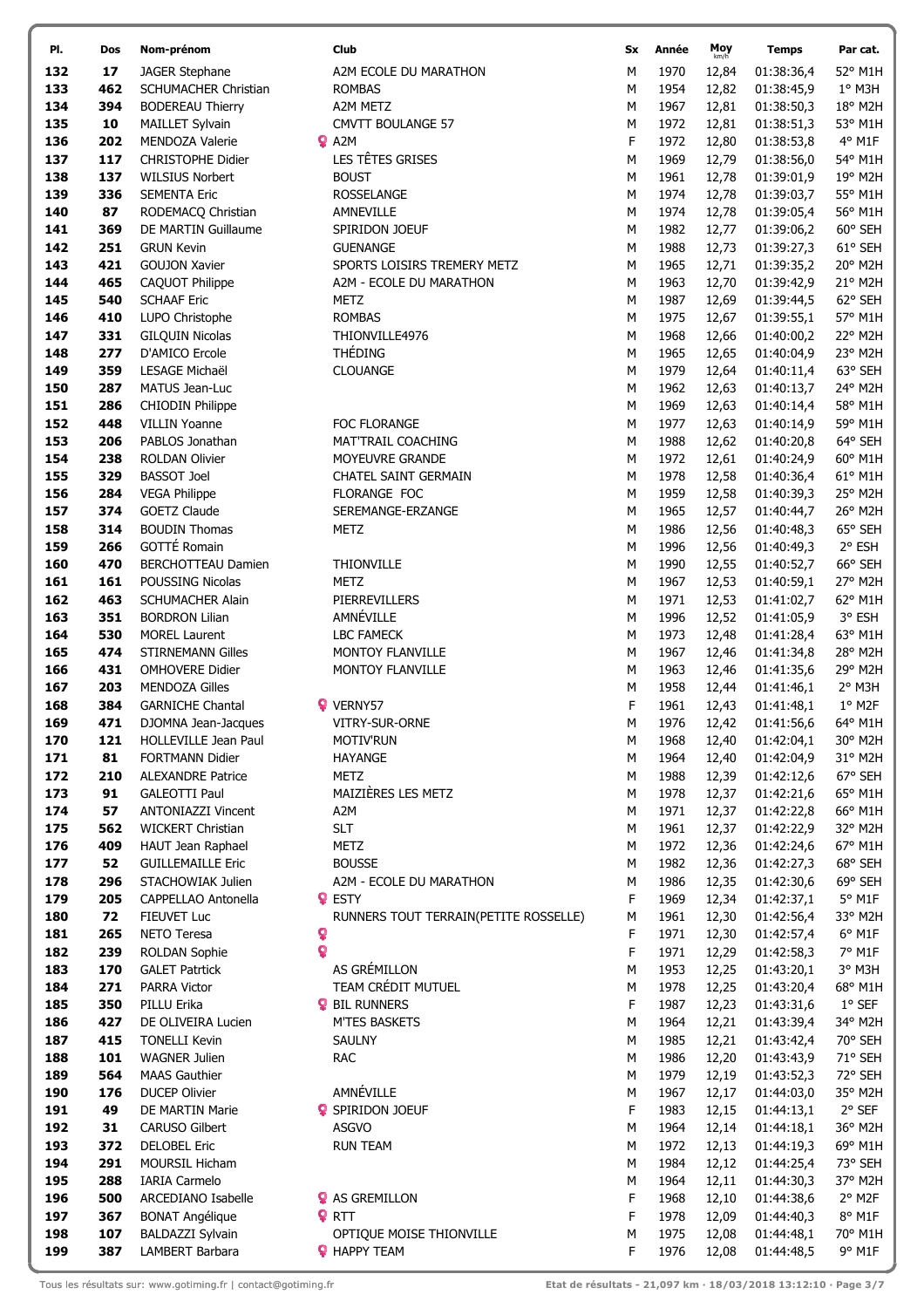| PI.        | Dos        | Nom-prénom                                          |   | <b>Club</b>                             | Sx        | Année        | Moy            | <b>Temps</b>             | Par cat.           |
|------------|------------|-----------------------------------------------------|---|-----------------------------------------|-----------|--------------|----------------|--------------------------|--------------------|
| 200        | 322        | PIGACHE Alexandre                                   |   |                                         | М         | 1984         | 12,08          | 01:44:49,1               | 74° SEH            |
| 201        | 80         | <b>BOUSSERT Gilles</b>                              |   | <b>ISOSOL EST</b>                       | М         | 1976         | 12,07          | 01:44:50,0               | 71° M1H            |
| 202        | 221        | SCHMITT Christophe                                  |   | <b>SCY CHAZELLES</b>                    | М         | 1959         | 12,07          | 01:44:52,6               | 38° M2H            |
| 203        | 321        | <b>STIRE Sidonie</b>                                |   | <b>Q</b> METZ                           | F         | 1991         | 12,06          | 01:45:00,6               | 3° SEF             |
| 204        | 373        | FRANCESCO Casile                                    |   | <b>OTTANGE</b>                          | M         | 1974         | 12,05          | 01:45:01,8               | 72° M1H            |
| 205        | 141        | MERCHIER Sébastien                                  |   | <b>ESH HAGONDANGE</b>                   | M         | 1975         | 12,05          | 01:45:03,4               | 73° M1H            |
| 206        | 506        | <b>BOUTTER Lionel</b>                               |   | MONTOIS LA MONTAGNE                     | М         | 1973         | 12,04          | 01:45:08,4               | 74° M1H            |
| 207        | 45         | <b>CECCHETTI Joel</b>                               |   | AUDUN LE TICHE                          | М         | 1970         | 12,02          | 01:45:19,3               | 75° M1H            |
| 208        | 334        | <b>TIRLICIEN Guillaume</b>                          |   | <b>TEAM GUIGUI</b>                      | M         | 1985         | 11,99          | 01:45:32,4               | 75° SEH            |
| 209        | 533        | <b>HYPOLITE David</b>                               |   | <b>AVRIL</b>                            | М         | 1976         | 11,99          | 01:45:35,6               | 76° M1H            |
| 210        | 19         | MESSADI-WILHELM Mouna                               |   | $Q$ A2M                                 | F         | 1974         | 11,99          | 01:45:36,1               | $10^{\circ}$ M1F   |
| 211        | 407        | <b>GALETTO Mario</b>                                |   | <b>EUROPA RUNNERS</b>                   | M         | 1961         | 11,98          | 01:45:38,6               | 39° M2H            |
| 212        | 563        | <b>MULLER Nicolas</b>                               |   | <b>TEAM IMPALA</b>                      | M         | 1991         | 11,98          | 01:45:40,8               | 76° SEH            |
| 213        | 53         | <b>GOUTFREIND Goutfreind</b>                        |   | PASCAL GOUTFREIND                       | M         | 1967         | 11,97          | 01:45:44,4               | 40° M2H            |
| 214        | 15         | <b>PANATO Yannick</b>                               |   | <b>ROMBAS</b>                           | М         | 1981         | 11,96          | 01:45:51,9               | 77° SEH            |
| 215        | 246        | <b>WELLY Arthur</b>                                 |   | SAINT-AVOLD                             | M         | 1995         | 11,95          | 01:45:53,9               | 78° SEH            |
| 216        | 293        | <b>NICOLAS Vincent</b>                              |   | <b>COURCELLES CHAUSSY</b>               | М         | 1978         | 11,95          | 01:45:57,9               | 77° M1H            |
| 217        | 527        | DE LEON Daniel                                      |   |                                         | M         | 1974         | 11,94          | 01:46:03,0               | 78° M1H            |
| 218        | 6          | OLIVAREZ Sébastien                                  |   | ROMBAS AC                               | M         | 1976         | 11,93          | 01:46:07,3               | 79° M1H            |
| 219        | 146        | <b>BERTEI Richard</b>                               |   | <b>HAYANGE</b>                          | М         | 1973         | 11,93          | 01:46:07,6               | 80° M1H            |
| 220        | 553        | <b>DELAIRE Baptiste</b>                             |   | <b>CITABEL GOLF</b>                     | М         | 1986         | 11,93          | 01:46:07,9               | 79° SEH            |
| 221        | 199        | <b>BERNHARD Florian</b>                             |   | <b>FROIDCUL</b>                         | M         | 1989         | 11,92          | 01:46:11,5               | 80° SEH            |
| 222        | 434        | <b>MARCEL Mainville</b>                             |   | <b>GOMELANGE</b>                        | M         | 1959         | 11,92          | 01:46:11,8               | 41° M2H            |
| 223        | 63         | <b>BETOU Maurice</b>                                |   | ECOLE DU MARATHON                       | М         | 1951         | 11,92          | 01:46:13,9               | 4° M3H             |
| 224        | 78         | SCHILTZ Christophe                                  |   | ANGEVILLERS                             | М         | 1989         | 11,91          | 01:46:17,9               | 81° SEH            |
| 225        | 505        | JACQUEMIN Lore                                      |   | <b>Q</b> METZ                           | F         | 1981         | 11,90          | 01:46:22,0               | 4° SEF             |
| 226        | 151        | <b>CONTANT Fabrice</b>                              |   | CA MALLING                              | M         | 1974         | 11,89          | 01:46:28,3               | 81° M1H            |
| 227<br>228 | 126<br>276 | <b>GANDOIS Eric</b><br><b>HUARD Pierre</b>          |   | <b>HAGONDANGE</b><br>A2M METZ METROPOLE | M<br>М    | 1967<br>1963 | 11,87<br>11,86 | 01:46:38,8<br>01:46:42,3 | 42° M2H<br>43° M2H |
| 229        | 378        | <b>BRENOT Alexandre</b>                             |   | LES FOULÉES DE TOM                      | M         | 1978         | 11,86          | 01:46:42,5               | 82° M1H            |
| 230        | 42         | <b>ANTOINE Pascal</b>                               |   | KOENIGSMACKER                           | M         | 1972         | 11,86          | 01:46:45,6               | 83° M1H            |
| 231        | 104        | <b>BOFFO Franck</b>                                 |   | ESH HAGONDANGE                          | M         | 1967         | 11,85          | 01:46:48,0               | 44° M2H            |
| 232        | 515        | <b>GENEN Benoit</b>                                 |   |                                         | М         | 1969         | 11,85          | 01:46:48,9               | 84° M1H            |
| 233        | 398        | <b>KOCH Katia</b>                                   |   | <b>P</b> ENTRANGE                       | F         | 1970         | 11,84          | 01:46:57,3               | 11° M1F            |
| 234        | 558        | <b>LANGLOIS Bertrand</b>                            |   |                                         | М         | 1977         | 11,83          | 01:46:59,8               | 85° M1H            |
| 235        | 366        | MICHEL Kévin                                        |   | <b>GUENANGE</b>                         | M         | 1989         | 11,80          | 01:47:14,4               | 82° SEH            |
| 236        | 281        | <b>HOUILLON Christophe</b>                          |   | COURIR À COURCELLES CHAUSSY             | M         | 1978         | 11,78          | 01:47:29,9               | 86° M1H            |
| 237        | 110        | <b>EVELLIER Yannick</b>                             |   | <b>ES HAGONDANGE</b>                    | M         | 1979         | 11,76          | 01:47:41,0               | 83° SEH            |
| 238        | 413        | <b>MANTZ Ludivine</b>                               |   | <b>P</b> METZ TRIATHLON                 | F.        | 1976         | 11,70          | 01:48:12,5 12° M1F       |                    |
| 239        | 441        | <b>WATBLED Yannick</b>                              |   | <b>METZ TRI</b>                         | М         | 1978         | 11,70          | 01:48:13,0               | 87° M1H            |
| 240        | 113        | <b>LEMIERE Joel</b>                                 |   | <b>METZ</b>                             | М         | 1967         | 11,69          | 01:48:16,3               | 45° M2H            |
| 241        | 283        | <b>MALGRAS Aurelie</b>                              |   | <b>Q</b> COURIR A BOUSSE                | F         | 1983         | 11,69          | 01:48:16,8               | 5° SEF             |
| 242        | 92         | <b>MAAS Michel</b>                                  |   | SAINT-AVOLD                             | м         | 1968         | 11,69          | 01:48:17,3               | 46° M2H            |
| 243        | 254        | FILIPPI Thierry                                     |   | <b>CRUSNES</b>                          | М         | 1964         | 11,67          | 01:48:26,1               | 47° M2H            |
| 244        | 495        | <b>CAPUANO Ruggiero</b>                             |   | <b>FAMECK</b>                           | М         | 1971         | 11,63          | 01:48:49,3               | 88° M1H            |
| 245        | 156        | <b>MEIDI Dalila</b>                                 |   | <b>Q</b> CA MALLING                     | F         | 1977         | 11,63          | 01:48:50,5               | 13° M1F            |
| 246        | 218        | MOUSSEAUX Audrey/Andrée                             | Q |                                         | F         | 1972         | 11,63          | 01:48:53,3               | 14° M1F            |
| 247        | 420        | <b>LECLAIRE Fabrice</b>                             |   | <b>BOULAY-MOSELLE</b>                   | М         | 1980         | 11,60          | 01:49:06,0               | 84° SEH            |
| 248        | 61         | <b>STEFANIAK Alain</b>                              |   | <b>ASGVO</b>                            | М         | 1963         | 11,60          | 01:49:06,8               | 48° M2H            |
| 249        | 188        | <b>MULLER Gerard</b>                                |   | ECOLE DU MARATHON                       | М         | 1967         | 11,60          | 01:49:07,8               | 49° M2H            |
| 250        | 483        | NOCENTINI Jerome                                    |   | <b>RCRM</b>                             | М         | 1977         | 11,58          | 01:49:18,6               | 89° M1H            |
| 251        | 100        | <b>BOUKHIAR Sofiane</b>                             |   | MOYEUVRE GRANDE<br><b>ÉPICOURBIENS</b>  | М         | 1999         | 11,57          | 01:49:23,3               | $1°$ JUH           |
| 252<br>253 | 335<br>371 | <b>BOUILLAGUET Clement</b><br><b>STEMLER Arnaud</b> |   | <b>TRITYC</b>                           | М<br>М    | 1980<br>1976 | 11,57<br>11,57 | 01:49:26,5<br>01:49:27,8 | 85° SEH<br>90° M1H |
| 254        | 561        | <b>RUBIO Jesus</b>                                  |   |                                         | М         | 1959         | 11,56          | 01:49:31,3               | 50° M2H            |
| 255        | 479        | MESENBOURG Didier                                   |   | <b>VTCA</b>                             | М         | 1969         | 11,55          | 01:49:34,2               | 91° M1H            |
| 256        | 134        | ZIMMER Nathalie                                     |   | <b>Q</b> METZ                           | F         | 1970         | 11,55          | 01:49:38,5               | 15° M1F            |
| 257        | 312        | <b>BECK Typhanie</b>                                |   | <b>♀</b> AVRIL                          | F         | 1981         | 11,54          | 01:49:42,3               | 6° SEF             |
| 258        | 37         | PY Jacques                                          |   | <b>ASGVO</b>                            | М         | 1943         | 11,52          | 01:49:50,8               | $1°$ M4H           |
| 259        | 55         | ZAHDANI Abdellah                                    |   | $\prime$                                | М         | 1961         | 11,51          | 01:49:56,3               | 51° M2H            |
| 260        | 315        | <b>ISSEN David</b>                                  |   | PHOENIX57                               | М         | 1967         | 11,51          | 01:49:59,6               | 52° M2H            |
| 261        | 340        | <b>GABURRO Guy</b>                                  |   | TAMALOUS MONT BONVILLER                 | М         | 1953         | 11,50          | 01:50:02,5               | 5° M3H             |
| 262        | 557        | <b>KLEIN Lionel</b>                                 |   |                                         | М         | 1982         | 11,50          | 01:50:05,8               | 86° SEH            |
| 263        | 67         | MOUCHOT Bruno                                       |   | ATHLETISME METZ METROPOLE               | М         | 1960         | 11,49          | 01:50:08,2               | 53° M2H            |
| 264        | 27         | <b>KAMINSKI Phil</b>                                |   | TRITYC - LES P'TITS POTOS               | м         | 1969         | 11,49          | 01:50:08,8               | 92° M1H            |
| 265        | 43         | <b>LAMPERT Sophie</b>                               |   | <b>♀</b> ASGVO                          | F         | 1972         | 11,48          | 01:50:18,7               | 16° M1F            |
| 266        | 454        | <b>DUCROCQ Cyril</b>                                |   | <b>AVRIL</b>                            | М         | 1972         | 11,47          | 01:50:24,2               | 93° M1H            |
| 267        | 541        | <b>GREMY Lionel</b>                                 |   | <b>CRUSNES</b>                          | ${\sf M}$ | 1973         | 11,45          | 01:50:31,8               | 94° M1H            |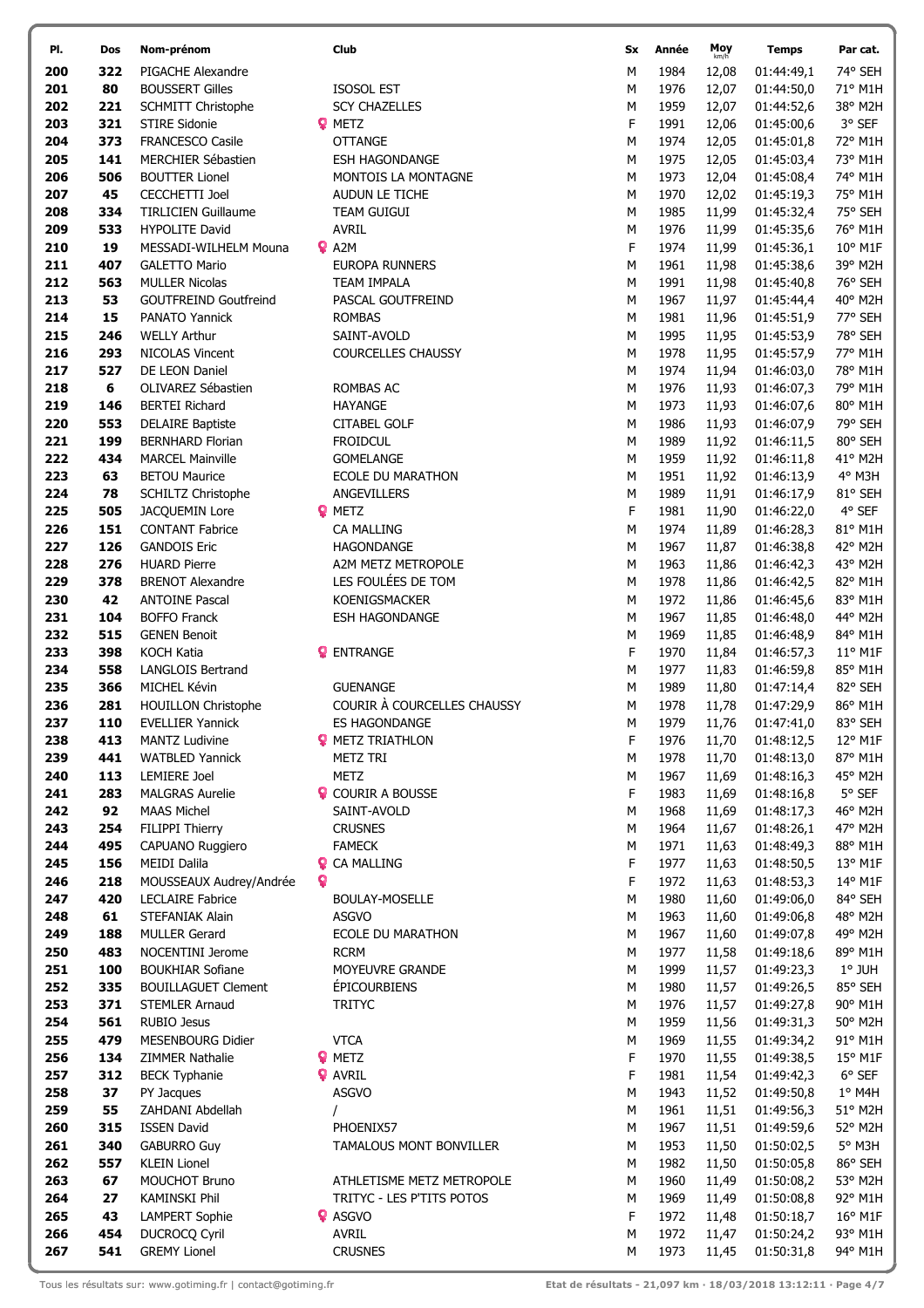| PI.        | Dos        | Nom-prénom                                         |        | Club                                        | Sx     | Année        | Moy            | <b>Temps</b>             | Par cat.                    |
|------------|------------|----------------------------------------------------|--------|---------------------------------------------|--------|--------------|----------------|--------------------------|-----------------------------|
| 268        | 457        | <b>SPIR Aurelie</b>                                |        | <b>?</b> MONTREQUIENNE                      | F      | 1986         | 11,44          | 01:50:39,7               | 7° SEF                      |
| 269        | 418        | GIRROUARD Aurélien                                 |        | <b>ROMBAS</b>                               | M      | 1980         | 11,44          | 01:50:39,7               | 87° SEH                     |
| 270        | 143        | <b>VADLINGER Jacques</b>                           |        | <b>VITRY SUR ORNE</b>                       | M      | 1968         | 11,43          | 01:50:47,0               | 54° M2H                     |
| 271        | 497        | RACHIELE Daniel                                    |        | MOYEUVRE GRANDE                             | M      | 1974         | 11,43          | 01:50:47,7               | 95° M1H                     |
| 272        | 244        | FRIEDRICH Franck                                   |        | HARGARTEN AUX MINES                         | M      | 1976         | 11,40          | 01:51:03,0               | 96° M1H                     |
| 273        | 511        | <b>KLEIBE Arnaud</b>                               |        |                                             | M      | 1975         | 11,38          | 01:51:12,2               | 97° M1H                     |
| 274        | 348        | <b>COUTURIER Lorris</b>                            |        | TRITYC/YUTZ                                 | M      | 1991         | 11,38          | 01:51:13,2               | 88° SEH                     |
| 275        | 401        | <b>KOCH Fabrice</b>                                |        | <b>ENTRANGE</b>                             | M      | 1970         | 11,38          | 01:51:15,5               | 98° M1H                     |
| 276        | 487        | <b>BARONE Rachel</b>                               |        | <b>P</b> FLORANGE OC                        | F      | 1980         | 11,37          | 01:51:20,0               | 8° SEF                      |
| 277<br>278 | 494<br>136 | PREZIOSA Lucas<br><b>RENOUF Fabrice</b>            |        | <b>HAYANGE</b><br><b>ARGANCY</b>            | M<br>M | 1995<br>1970 | 11,37<br>11,36 | 01:51:20,7<br>01:51:26,0 | 89° SEH<br>99° M1H          |
| 279        | 382        | <b>DENIS Christophe</b>                            |        | RUNNING FRANIATTE                           | M      | 1972         | 11,35          | 01:51:30,2               | 100° M1H                    |
| 280        | 216        | MOUSSEAUX Colette                                  |        | <b>? SAINT MIHIEL</b>                       | F      | 1966         | 11,32          | 01:51:48,3               | 3° M2F                      |
| 281        | 129        | <b>TORNICELLI Gabriel</b>                          |        | FLORANGE OLYMIC CLUB                        | M      | 1960         | 11,32          | 01:51:48,6               | 55° M2H                     |
| 282        | 311        | MEGDOUD Malik                                      |        | CAMB MARCQ EN BAROEUL                       | M      | 1979         | 11,32          | 01:51:49,3               | 90° SEH                     |
| 283        | 330        | CAMARDA André                                      |        | <b>FOC</b>                                  | M      | 1965         | 11,32          | 01:51:50,5               | 56° M2H                     |
| 284        | 501        | <b>LIBOT Patrick</b>                               |        | THIONVILLE                                  | M      | 1953         | 11,31          | 01:51:58,6               | 6° M3H                      |
| 285        | 332        | DORVEAUX Sébastien                                 |        | AC BOUZONVILLE                              | M      | 1971         | 11,29          | 01:52:07,2               | 101° M1H                    |
| 286        | 299        | <b>BOEHM Daniel</b>                                |        | MALANCOURT LA MONTAGNE                      | M      | 1969         | 11,28          | 01:52:13,8               | 102° M1H                    |
| 287        | 528        | LAURENT-MONTAGNE Maxime                            |        |                                             | M      | 1987         | 11,27          | 01:52:18,7               | 91° SEH                     |
| 288        | 389        | <b>HETZ Alexandra</b>                              |        | <b>9 TINCRY</b>                             | F      | 1973         | 11,27          | 01:52:20,6               | 17° M1F                     |
| 289        | 231        | <b>HOLTZ Fabien</b>                                |        | AMANVILLERS                                 | М      | 1973         | 11,25          | 01:52:29,2               | 103° M1H                    |
| 290<br>291 | 480<br>122 | <b>SIEFFERT Francois</b><br>LAMY-ROUSSEAU Cedric   |        | <b>METZ</b><br>MOTIV'RUN                    | M<br>M | 1968<br>1978 | 11,25<br>11,22 | 01:52:34,8<br>01:52:47,0 | 57° M2H<br>104° M1H         |
| 292        | 354        | PFEUTY Patrice                                     |        | <b>CHARLY ORADOUR</b>                       | M      | 1953         | 11,22          | 01:52:49,2               | 7° M3H                      |
| 293        | 344        | <b>BEUF Julien</b>                                 |        | COIN SUR SEILLE                             | M      | 1979         | 11,21          | 01:52:54,1               | 92° SEH                     |
| 294        | 400        | <b>MARCHAL Willy</b>                               |        | <b>MOTIV RUN</b>                            | M      | 1979         | 11,20          | 01:52:59,5               | 93° SEH                     |
| 295        | 542        | <b>ANTOINE Kevin</b>                               |        | <b>CHENIERES</b>                            | M      | 1977         | 11,20          | 01:53:04,0               | 105° M1H                    |
| 296        | 320        | <b>MALLICK Yannick</b>                             |        | FOC FLORANGE                                | M      | 1983         | 11,18          | 01:53:12,2               | 94° SEH                     |
| 297        | 425        | CHIODINI Johann                                    |        | <b>VOLSTROFF</b>                            | M      | 1979         | 11,18          | 01:53:13,5               | 95° SEH                     |
| 298        | 79         | SCHILTZ Sebastien                                  |        | ANGEVILLERS                                 | M      | 1980         | 11,18          | 01:53:14,1               | 96° SEH                     |
| 299        | 32         | RICHARD Jonathan                                   |        | TEAM BOULET 57                              | M      | 1982         | 11,16          | 01:53:25,3               | 97° SEH                     |
| 300        | 85         | <b>GARCIA SAEZ Senen</b>                           |        | A <sub>2</sub> M                            | M      | 1959         | 11,16          | 01:53:27,8               | 58° M2H                     |
| 301        | 211        | <b>VELTRI Davy</b>                                 |        | MONDELANGE                                  | M      | 1993         | 11,14          | 01:53:40,4               | 98° SEH                     |
| 302<br>303 | 171<br>220 | <b>LEGRAND Philippe</b><br><b>DACKO Frederic</b>   |        | <b>THIONVILLE</b><br>RTT PETITE ROSSELLE    | M<br>M | 1972<br>1964 | 11,13<br>11,12 | 01:53:41,5<br>01:53:50,7 | 106° M1H<br>59° M2H         |
| 304        | 120        | <b>ERB Didier</b>                                  |        | ES-HAGONDANGE                               | M      | 1968         | 11,12          | 01:53:52,5               | 60° M2H                     |
| 305        | 224        | <b>BIZZARRI François</b>                           |        | RTT PETITE-ROSSELLE                         | M      | 1958         | 11,11          | 01:53:56,5               | 8° M3H                      |
| 306        | 490        | CONRAD Amélie                                      |        | <b>Q</b> AVRIL                              | F      | 1984         | 11,11          | 01:53:56,7               | 9° SEF                      |
| 307        | 491        | <b>CONRAD Thierry</b>                              |        | <b>AVRIL</b>                                | M      | 1980         | 11,11          | 01:53:57,2               | 99° SEH                     |
| 308        | 215        | <b>BIJON Matthieu</b>                              |        | <b>BOUSSE</b>                               | M      | 1984         | 11,11          | 01:53:58,2               | 100° SEH                    |
| 309        | 23         | <b>MASSON Benoit</b>                               |        | <b>METZ</b>                                 | M      | 1990         | 11,11          | 01:53:59,3               | 101° SEH                    |
| 310        | 395        | NOËL Valérie                                       |        | <b>P</b> ÉCOLE DU MARATHON                  | F      | 1973         | 11,10          | 01:54:00,2               | 18° M1F                     |
| 311        | 445        | <b>MARC Laurent</b>                                |        | <b>RUN TC MARLY</b>                         | М      | 1967         | 11,08          | 01:54:14,3               | 61° M2H                     |
| 312        | 73         | <b>ANSELMI Karine</b>                              |        | <b>?</b> VILLERUPT                          | F      | 1988         | 11,08          | 01:54:15,3               | 10° SEF                     |
| 313<br>314 | 523<br>519 | <b>BONAT Emmanuelle</b><br><b>BERCHICHE Magali</b> | Q<br>Q |                                             | F<br>F | 1982<br>1975 | 11,07<br>11,06 | 01:54:19,2<br>01:54:24,2 | 11° SEF<br>$19^{\circ}$ M1F |
| 315        | 526        | PETER Romuald                                      |        |                                             | M      | 1969         | 11,06          | 01:54:27,8               | 107° M1H                    |
| 316        | 419        | PIERROT Nicolas                                    |        | AS SUR MOSELLE                              | M      | 1980         | 11,03          | 01:54:46,4               | 102° SEH                    |
| 317        | 131        | <b>MEBARECK Thierry</b>                            |        | AS CHEMINOTS                                | M      | 1974         | 11,03          | 01:54:48,2               | 108° M1H                    |
| 318        | 154        | KOSTRZEWA Herve                                    |        | JUDO AMNEVILLE                              | M      | 1968         | 11,02          | 01:54:51,8               | 62° M2H                     |
| 319        | 345        | REDLINGER Cedric                                   |        | ES HAGONDANGE                               | М      | 1991         | 10,99          | 01:55:08,2               | 103° SEH                    |
| 320        | 62         | MITSCHDOERFFER Guillaume                           |        | <b>TOUL</b>                                 | M      | 1978         | 10,99          | 01:55:09,5               | 109° M1H                    |
| 321        | 513        | <b>EYPERT Didier</b>                               |        |                                             | M      | 1970         | 10,99          | 01:55:12,0               | 110° M1H                    |
| 322        | 65         | CHRISTMANN Christophe                              |        | CCC                                         | M      | 1971         | 10,98          | 01:55:14,5               | $111^{\circ}$ M1H           |
| 323        | 95         | CHRISTMANN Fabien                                  |        | <b>HOMECOURT</b>                            | M      | 1978         | 10,98          | 01:55:16,0               | 112° M1H                    |
| 324<br>325 | 318<br>135 | <b>CASCIANA Davy</b><br><b>THIL Coralie</b>        |        | <b>FOC</b><br><b>P</b> RUN DECAT' SEMECOURT | M<br>F | 1977<br>1986 | 10,98<br>10,96 | 01:55:20,7<br>01:55:28,7 | 113° M1H<br>12° SEF         |
| 326        | 140        | DORVEAUX Tiffany                                   |        | <b>Q</b> ATHLETIC CLUB BOUZONVILLE          | F      | 1983         | 10,96          | 01:55:30,5               | 13° SEF                     |
| 327        | 268        | <b>BERNARD Aurélien</b>                            |        | <b>METZ</b>                                 | M      | 1989         | 10,96          | 01:55:32,5               | 104° SEH                    |
| 328        | 259        | <b>BALDINI Christelle</b>                          |        | <b>P</b> RUNNING TRAIL TERVILLOIS           | F      | 1981         | 10,95          | 01:55:34,5               | 14° SEF                     |
| 329        | 521        | <b>BOCQUET Patrice</b>                             |        |                                             | M      | 1963         | 10,95          | 01:55:38,5               | 63° M2H                     |
| 330        | 174        | <b>GRZANKA Stephan</b>                             |        | <b>FEVES</b>                                | M      | 1983         | 10,95          | 01:55:38,9               | 105° SEH                    |
| 331        | 223        | <b>VAN SANTFORT Eric</b>                           |        | ATTERT                                      | M      | 1966         | 10,94          | 01:55:45,7               | 64° M2H                     |
| 332        | 363        | <b>GARNIER Antoine</b>                             |        | VAL SAINT PIERRE ATHLÉTISME                 | M      | 1965         | 10,92          | 01:55:54,8               | 65° M2H                     |
| 333        | 226        | <b>BAUER Christian</b>                             |        | 57650 FONTOY                                | M      | 1968         | 10,92          | 01:55:55,5               | 66° M2H                     |
| 334        | 243        | SIPPEL Philippe                                    |        | CREUTZWALD                                  | M      | 1965         | 10,92          | 01:55:58,2               | 67° M2H                     |
| 335        | 253        | DE AZEVEDO Manuel                                  |        | <b>FLORANGE</b>                             | M      | 1974         | 10,90          | 01:56:05,0               | 114° M1H                    |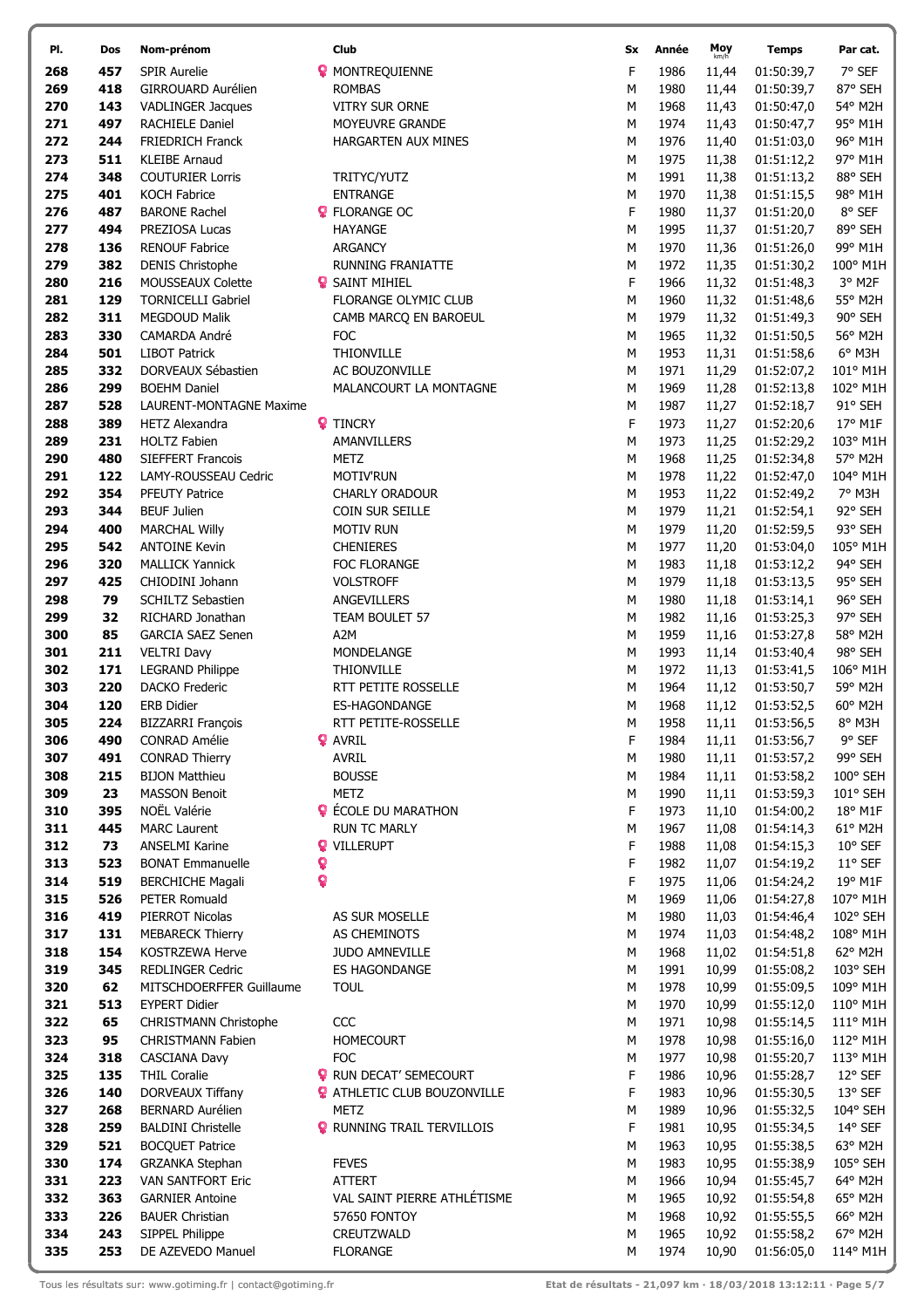| PI.        | Dos             | Nom-prénom                                        |
|------------|-----------------|---------------------------------------------------|
| 336        | 361             | <b>MARQUES Gaelle</b>                             |
| 337        | 258             | MITIDIERI Raphael                                 |
| 338        | 498             | <b>BARTOLI Sandra</b>                             |
| 339        | 327             | <b>GRANVEAUX Virginie</b>                         |
| 340<br>341 | 51<br>153       | <b>KEPPLER Fabien</b><br><b>KACHLER Murielle</b>  |
| 342        |                 | 326 FERRY Julien                                  |
| 343        |                 | 333 GRANDMAIRE Christine                          |
| 344        |                 | <b>543</b> POSER Pascal                           |
| 345        |                 | 130 BLASIUS Lysiane                               |
| 346        | 397             | <b>WEYDERS Julie</b>                              |
| 347        | 35              | <b>VOLKEN Alain</b>                               |
| 348        | 236             | <b>SLESARSKI Michael</b>                          |
| 349        | 207             | <b>DECKER Laetitia</b>                            |
| 350        | 5.              | NICOTRA Nicolas                                   |
| 351        | 150             | COMAZZETTO Jean-Charles<br>310 PEREIRA Pascal     |
| 352<br>353 | 472             | <b>COMBES Cyril</b>                               |
| 354        | 525             | <b>JACOB Peggy</b>                                |
| 355        | 18              | <b>JAGER Karine</b>                               |
| 356        | 430             | <b>LACROIX Frédéric</b>                           |
| 357        | 403             | <b>GOUYAU Bertrand</b>                            |
| 358        | 347             | <b>CAUDY Maxime</b>                               |
| 359        | 549             | <b>BARRETEAU Alain</b>                            |
| 360        |                 | 550 BELCOUR Veronique                             |
| 361        |                 | 548 LECAT Jerome                                  |
| 362        |                 | 172 KAUFFMANN Pierre                              |
| 363        | 257             | <b>SCHAPPLER Joel</b>                             |
| 364<br>365 | 545<br>338      | <b>IHOUT Karim</b><br>LUCCHESI-PALLI Nathalie     |
| 366        | 103             | <b>BRIOT Hugues</b>                               |
| 367        | $\frac{1}{477}$ | <b>LINDAS Isaure</b>                              |
| 368        | 163             | <b>VUILLAUME Claude</b>                           |
| 369        | 476             | <b>RETTEL Lisa</b>                                |
| 370        | 391             | <b>ARNOULT Isabelle</b>                           |
| 371        | 482             | <b>CUA Joseph</b>                                 |
| 372        |                 | 109 FREREUX Laetitia                              |
| 373        |                 | 114 BAUDOT Romain                                 |
| 374        | 240             | <b>DURANTE Gilles</b>                             |
| 375<br>376 | 149<br>133      | RIO Sandrine<br>PEDERENCINO Caroline              |
| 377        | 455             | <b>LONGO Muriel</b>                               |
| 378        | 337             | <b>CHRISTINY Sandrine</b>                         |
| 379        |                 | 481 BERTRAND Sébastien                            |
| 380        | 20 —            | <b>DESAUTE Benoit</b>                             |
| 381        | 264             | GOTTÉ Alain                                       |
| 382        | 252             | DE AZEVEDO Philippe                               |
| 383        | 458             | <b>TOGNOLI Sarah</b>                              |
| 384        | 93              | HAAR BALLARANO Sophie                             |
| 385        | 142             | JEANGUYOT Amélie                                  |
| 386<br>387 | 88<br>319       | <b>BERNHARD Francis</b><br><b>GENEVAUX Michel</b> |
| 388        | 303             | CHENIER Julien                                    |
| 389        | 280             | <b>CHRIST Florian</b>                             |
| 390        | 29              | <b>GORBUNOW L. Christine</b>                      |
| 391        |                 | 356 BALTZ Emilie                                  |
| 392        |                 | 426 KARMANN Jerome                                |
| 393        | 452             | <b>TREGOAT Nathalie</b>                           |
| 394        | 377             | <b>KREBS Didier</b>                               |
| 395        | 40              | <b>DAUBER Anne</b>                                |
| 396        | 39              | <b>SANTORO David</b>                              |
| 397        | 197             | METAYER Christelle                                |
| 398<br>399 | 125<br>339      | <b>GUIDARELLI Sandra</b><br><b>BORDIN Franck</b>  |
| 400        | 405             | <b>RYMKIEWICE Marie</b>                           |
| 401        | 478             | <b>COILLIOT Eric</b>                              |
| 402        | 164             | ROTH Chrystelle                                   |
| 403        |                 | 302 ANDRIFUX Jerome                               |

| PI. | Dos | Nom-prénom                   | Club                                       | Sx | Année | Moy<br>km/h | <b>Temps</b>              | Par cat.         |
|-----|-----|------------------------------|--------------------------------------------|----|-------|-------------|---------------------------|------------------|
| 336 | 361 | <b>MARQUES Gaelle</b>        | <b>P</b> RUNNING TRAIL TERVILLOIS          | F  | 1985  | 10,90       | 01:56:07,3                | 15° SEF          |
| 337 | 258 | MITIDIERI Raphael            | <b>AMNEVILLE</b>                           | M  | 1972  | 10,90       | 01:56:08,2                | 115° M1H         |
| 338 | 498 | <b>BARTOLI Sandra</b>        | <b>P</b> MAIZIÈRES LES METZ                | F  | 1982  | 10,89       | 01:56:17,9                | 16° SEF          |
| 339 | 327 | <b>GRANVEAUX Virginie</b>    | <b>Q</b> FOC FLORANGE                      | F  | 1977  | 10,87       | 01:56:26,9                | 20° M1F          |
|     | 51  | <b>KEPPLER Fabien</b>        | <b>BOUSSE</b>                              |    |       |             |                           | 116° M1H         |
| 340 |     |                              |                                            | M  | 1976  | 10,87       | 01:56:30,9                |                  |
| 341 | 153 | <b>KACHLER Murielle</b>      | $Q$ A <sub>2</sub> M                       | F  | 1970  | 10,86       | 01:56:36,9                | 21° M1F          |
| 342 | 326 | <b>FERRY Julien</b>          | ASSOCIATION SPORTIVE DU GREMILLON          | M  | 1981  | 10,85       | 01:56:39,4                | $106^\circ$ SEH  |
| 343 | 333 | <b>GRANDMAIRE Christine</b>  | <b>2</b> ASSOCIATION SPORTIVE DU GREMILLON | F  | 1966  | 10,85       | 01:56:40,7                | 4° M2F           |
| 344 | 543 | <b>POSER Pascal</b>          | SPIRIDON JOEUF                             | M  | 1960  | 10,84       | 01:56:44,5                | 68° M2H          |
| 345 | 130 | <b>BLASIUS Lysiane</b>       | <b>Q</b> METZ                              | F  | 1981  | 10,83       | 01:56:54,9                | 17° SEF          |
| 346 | 397 | <b>WEYDERS Julie</b>         | <b>Q</b> COURIR À BOUSSE                   | F  | 1981  | 10,82       | 01:56:58,4                | 18° SEF          |
| 347 | 35  | <b>VOLKEN Alain</b>          | <b>ALGRANGE</b>                            | M  | 1966  | 10,81       | 01:57:06,7                | 69° M2H          |
| 348 | 236 | SLESARSKI Michael            | <b>TUCQUEGNIEUX</b>                        | M  | 1987  | 10,80       | 01:57:10,5                | 107° SEH         |
| 349 | 207 | <b>DECKER Laetitia</b>       | <b>Q</b> CAP ENTRANGE                      | F  | 1976  | 10,79       | 01:57:16,4                | $22^{\circ}$ M1F |
| 350 | 5   | NICOTRA Nicolas              | <b>ROMBAS AC</b>                           | M  | 1957  | 10,78       | 01:57:25,9                | 9° M3H           |
| 351 | 150 | COMAZZETTO Jean-Charles      | <b>ASGVO</b>                               | M  | 1947  | 10,77       | 01:57:31,3                | $2^{\circ}$ M4H  |
| 352 | 310 | PEREIRA Pascal               | RTT / LES P'TITS POTOS                     | M  | 1964  | 10,77       | 01:57:34,4                | 70° M2H          |
| 353 | 472 | <b>COMBES Cyril</b>          | <b>TRIEUX</b>                              | M  | 1973  | 10,74       | 01:57:51,0                | 117° M1H         |
| 354 | 525 | <b>JACOB Peggy</b>           | <b>Q</b> CA MALLING                        | F  | 1980  | 10,74       | 01:57:54,2                | 19° SEF          |
| 355 | 18  | <b>JAGER Karine</b>          | <b>Q</b> A2M ECOLE DU MARATHON             | F  | 1967  | 10,72       | 01:58:03,2                | 5° M2F           |
| 356 | 430 | LACROIX Frédéric             | <b>BETTELAINVILLE</b>                      | M  | 1973  | 10,70       | 01:58:19,2                | 118° M1H         |
| 357 | 403 | <b>GOUYAU Bertrand</b>       | MOTIV'RUN                                  | M  | 1975  | 10,70       | 01:58:19,9                | 119° M1H         |
| 358 | 347 | <b>CAUDY Maxime</b>          | L'HOPITAL                                  | M  | 1987  | 10,69       | 01:58:28,0                | 108° SEH         |
| 359 | 549 |                              |                                            |    | 1967  |             |                           | 71° M2H          |
|     |     | <b>BARRETEAU Alain</b>       | <b>LAQUENEXY</b>                           | M  |       | 10,68       | 01:58:31,7                |                  |
| 360 | 550 | <b>BELCOUR Veronique</b>     | $\Omega$ CCC                               | F  | 1967  | 10,68       | 01:58:31,7                | 6° M2F           |
| 361 | 548 | <b>LECAT Jerome</b>          | CCC                                        | M  | 1974  | 10,68       | 01:58:34,2                | 120° M1H         |
| 362 | 172 | <b>KAUFFMANN Pierre</b>      | AUDUN-LE-ROMAN                             | M  | 1989  | 10,68       | 01:58:34,8                | 109° SEH         |
| 363 | 257 | <b>SCHAPPLER Joel</b>        | AMNEVILLE                                  | M  | 1967  | 10,67       | 01:58:37,9                | 72° M2H          |
| 364 | 545 | <b>IHOUT Karim</b>           | <b>LAQUENEXY</b>                           | М  | 1973  | 10,65       | 01:58:53,2                | 121° M1H         |
| 365 | 338 | LUCCHESI-PALLI Nathalie      | <b>Q</b> ROSSELANGE                        | F  | 1975  | 10,65       | 01:58:53,9                | 23° M1F          |
| 366 | 103 | <b>BRIOT Hugues</b>          | A2M ÉCOLE DU MARATHON                      | M  | 1962  | 10,65       | 01:58:54,7                | 73° M2H          |
| 367 | 477 | <b>LINDAS Isaure</b>         | <b>Q</b> METZ                              | F  | 1994  | 10,63       | 01:59:06,4                | 20° SEF          |
| 368 | 163 | <b>VUILLAUME Claude</b>      | A2M METZ                                   | M  | 1957  | 10,63       | 01:59:06,7                | 10° M3H          |
| 369 | 476 | <b>RETTEL Lisa</b>           | $Q$ A <sub>2</sub> M                       | F  | 1996  | 10,63       | 01:59:07,3                | $1^{\circ}$ ESF  |
| 370 | 391 | <b>ARNOULT Isabelle</b>      | P PHOENIX 57                               | F  | 1968  | 10,63       | 01:59:08,4                | 7° M2F           |
| 371 | 482 | CUA Joseph                   | PHOENIX57                                  | M  | 1971  | 10,63       | 01:59:08,7                | 122° M1H         |
| 372 | 109 | <b>FREREUX Laetitia</b>      | <b>Q</b> ES HAGONDANGE                     | F  | 1984  | 10,61       | 01:59:17,2                | 21° SEF          |
| 373 | 114 | <b>BAUDOT Romain</b>         | <b>ESH HAGONDANGE</b>                      | M  | 1981  | 10,61       | 01:59:17,2                | 110° SEH         |
| 374 | 240 | <b>DURANTE Gilles</b>        | RICHEMONT                                  | М  | 1987  |             | 10,60 01:59:28,2 111° SEH |                  |
| 375 | 149 | RIO Sandrine                 | $Q$ A <sub>2</sub> M                       | F  | 1973  | 10,57       | 01:59:43,0                | 24° M1F          |
| 376 | 133 | PEDERENCINO Caroline         | <b>Q</b> FORBACH                           | F  | 1978  | 10,56       | 01:59:50,4                | 25° M1F          |
| 377 | 455 | <b>LONGO Muriel</b>          | A <sub>2</sub> M                           | М  | 1955  | 10,56       | 01:59:52,4                | 11° M3H          |
| 378 | 337 | <b>CHRISTINY Sandrine</b>    | <b>&amp;</b> ROSSELANGE                    | F  | 1973  | 10,55       | 01:59:56,5                | 26° M1F          |
| 379 | 481 | <b>BERTRAND Sébastien</b>    | <b>GREEN TEEM 57</b>                       | M  | 1982  | 10,55       | 02:00:00,0                | 112° SEH         |
| 380 | 20  | <b>DESAUTE Benoit</b>        | A2M                                        | M  | 1971  | 10,55       | 02:00:00,5                | 123° M1H         |
| 381 | 264 | <b>GOTTÉ Alain</b>           | SCHRETT FIR SCHRETT                        | M  | 1964  | 10,55       | 02:00:01,2                | 74° M2H          |
| 382 | 252 | DE AZEVEDO Philippe          | <b>METZERESCHE</b>                         | M  | 1973  | 10,53       | 02:00:12,4                | 124° M1H         |
| 383 | 458 | <b>TOGNOLI Sarah</b>         | <b>Q</b> MOYEUVRE                          | F  | 1951  | 10,53       | 02:00:14,5                | 1° M3F           |
| 384 | 93  | HAAR BALLARANO Sophie        | <b>Q</b> CHEMINOT                          | F  | 1988  | 10,50       | 02:00:32,0                | 22° SEF          |
| 385 | 142 | JEANGUYOT Amélie             | <b>Q</b> COURIR À BOUSSE                   | F  | 1983  | 10,48       | 02:00:44,2                | 23° SEF          |
| 386 | 88  | <b>BERNHARD Francis</b>      | <b>METZ</b>                                | M  | 1965  | 10,46       | 02:01:03,7                | 75° M2H          |
| 387 | 319 | <b>GENEVAUX Michel</b>       | A <sub>2</sub> M                           | M  | 1962  | 10,42       | 02:01:26,0                | 76° M2H          |
| 388 | 303 | <b>CHENIER Julien</b>        | <b>REMILLY</b>                             | M  | 1984  | 10,42       | 02:01:32,7                | 113° SEH         |
| 389 | 280 | <b>CHRIST Florian</b>        | THIONVILLE                                 | M  | 1990  | 10,39       | 02:01:50,6                | 114° SEH         |
| 390 | 29  | <b>GORBUNOW L. Christine</b> | $Q$ A2M                                    | F  | 1973  | 10,38       | 02:01:59,5                | 27° M1F          |
| 391 | 356 | <b>BALTZ Emilie</b>          | <b>Q</b> MOTIV RUN                         | F  | 1980  | 10,38       | 02:01:59,9                | 24° SEF          |
| 392 | 426 | <b>KARMANN Jerome</b>        | <b>FAMECK</b>                              | M  | 1982  | 10,33       | 02:02:29,9                | 115° SEH         |
| 393 | 452 | <b>TREGOAT Nathalie</b>      | <b>?</b> STE MARIE AUX CHENES              | F  | 1989  | 10,33       | 02:02:31,4                | 25° SEF          |
| 394 | 377 | <b>KREBS Didier</b>          | AMNEVILLE                                  | M  | 1976  | 10,30       | 02:02:55,1                | 125° M1H         |
| 395 | 40  | <b>DAUBER Anne</b>           | <b>&amp; HAGONDANGE</b>                    | F  | 1972  | 10,25       | 02:03:29,5                | 28° M1F          |
| 396 | 39  | SANTORO David                | HAGONDANGE                                 | М  | 1973  | 10,25       | 02:03:32,0                | 126° M1H         |
| 397 | 197 | <b>METAYER Christelle</b>    | <b>Q</b> FRIAUVILLE                        | F  | 1976  | 10,25       | 02:03:33,4                | 29° M1F          |
| 398 | 125 | <b>GUIDARELLI Sandra</b>     | <b>?</b> JARNY                             | F  | 1980  | 10,25       | 02:03:33,6                | 26° SEF          |
| 399 | 339 | <b>BORDIN Franck</b>         | <b>TGV54</b>                               | M  | 1987  | 10,24       | 02:03:36,0                | 116° SEH         |
| 400 | 405 | RYMKIEWICE Marie             | $P$ METZ                                   | F  | 1992  | 10,24       | 02:03:36,6                | 27° SEF          |
| 401 | 478 | <b>COILLIOT Eric</b>         | SDIS57                                     | М  | 1967  | 10,24       | 02:03:37,4                | 77° M2H          |
| 402 | 164 | ROTH Chrystelle              | <b>Q</b> SEREMANGE                         | F  | 1971  | 10,19       | 02:04:10,1                | 30° M1F          |
| 403 | 302 | ANDRIEUX Jerome              | <b>RUN TEAM</b>                            | М  | 1973  | 10,19       | 02:04:13,1                | 127° M1H         |
|     |     |                              |                                            |    |       |             |                           |                  |